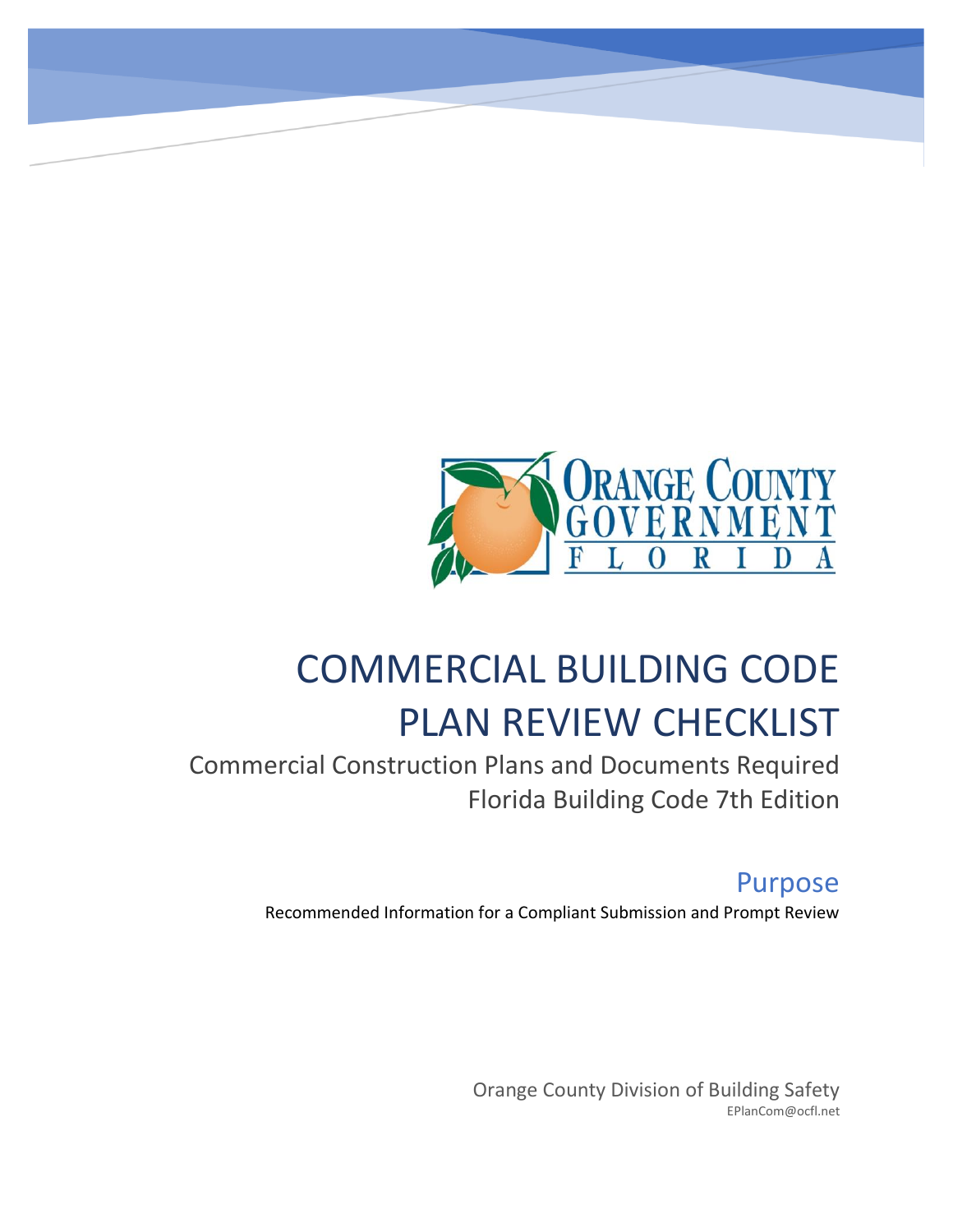

# Table of Contents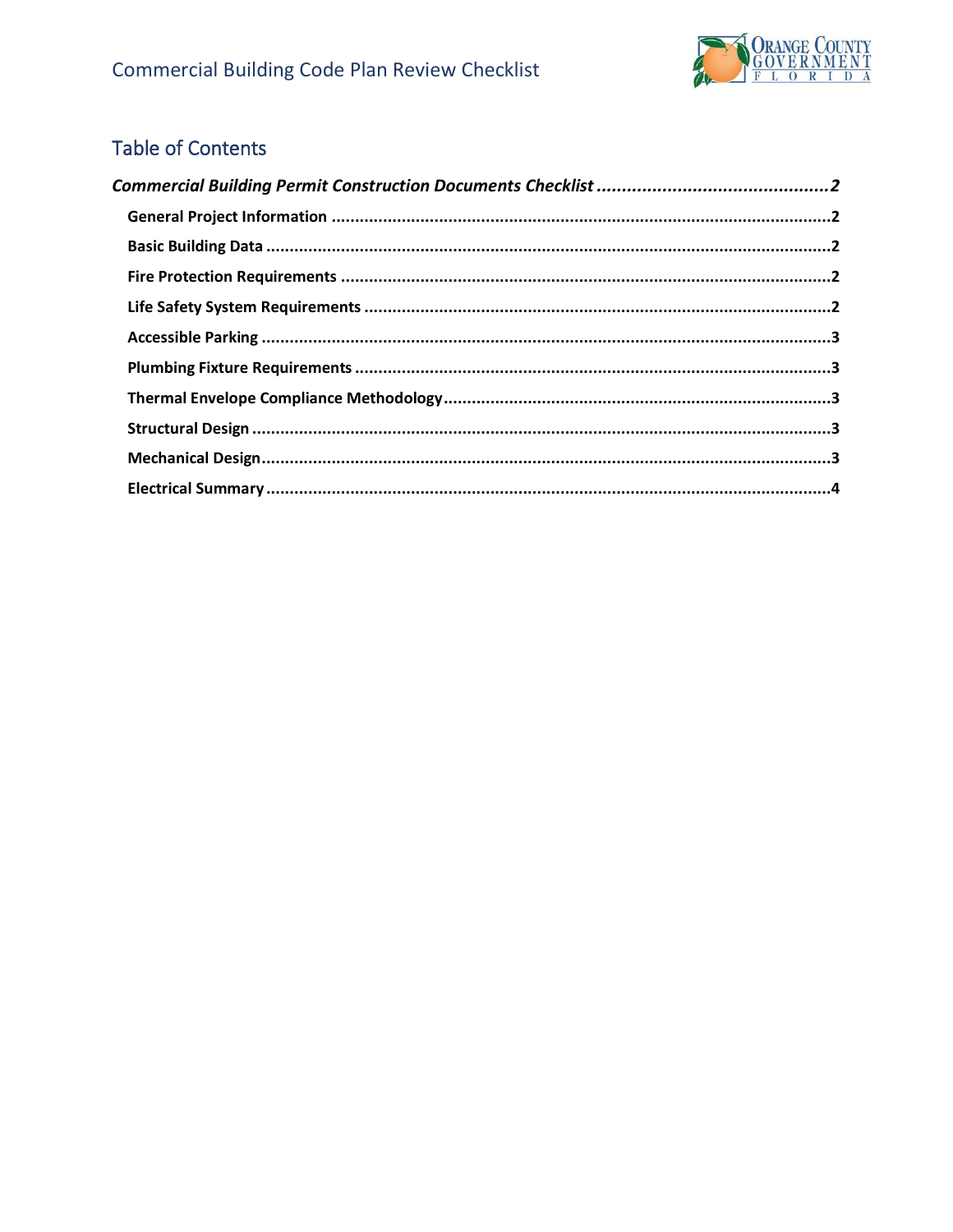

# <span id="page-2-0"></span>Commercial Building Permit Construction Documents Checklist

# <span id="page-2-1"></span>General Project Information

- Name/address of Project
- Brief description of scope of work
- Design team contact information
- Building code (designate type/level/method for existing building code projects)
- Site plans

## <span id="page-2-2"></span>Basic Building Data

- Construction type
- Sprinkler coverage and type of system
- Threshold inspection plan (if applicable)
- Building height, area & number of stories (area of alteration/renovation as applicable)
- Occupancy classification(s)
- Type of mixed occupancy, separated/non-separated (if applicable)
- Risk category of building (1604.5)
- Incidental uses (509)
- Special uses (Chapter 4 code sections if applicable)
- Special provisions (Chapter 5 code sections if applicable)
- Frontage increase calculations (506.3 if applicable)

## <span id="page-2-3"></span>Fire Protection Requirements

- Ratings for all components based on construction type or separation requirements
- Approved designs for ALL rated walls, shafts, floors, roofs, penetrations and joint systems
- Indicate locations of all rated components to include: fire walls, fire barriers, fire partitions & smoke partitions & smoke barriers
- Fire separation distance from property lines and other structures
- Percentage of allowable/actual wall openings & degree of opening protection

# <span id="page-2-4"></span>Life Safety System Requirements

- Egress lighting
- Exit signage
- Fire alarm system
- Smoke detection systems
- Carbon monoxide detection systems
- Fire and/or smoke rated wall locations (Chapter 7)
- Assumed and real property line locations (if not on the site plan)
- Exterior wall opening area with respect to distance to assumed property lines (705.8)
- Occupancy types for each area as it relates to occupant load calculation (Table 1004.1.2)
- Occupant loads for each area
- Exit access travel distances (1017)
- Common path of travel distances (1006.2.1 & 2006.3.2(1))
- Dead end corridor lengths (1020.4)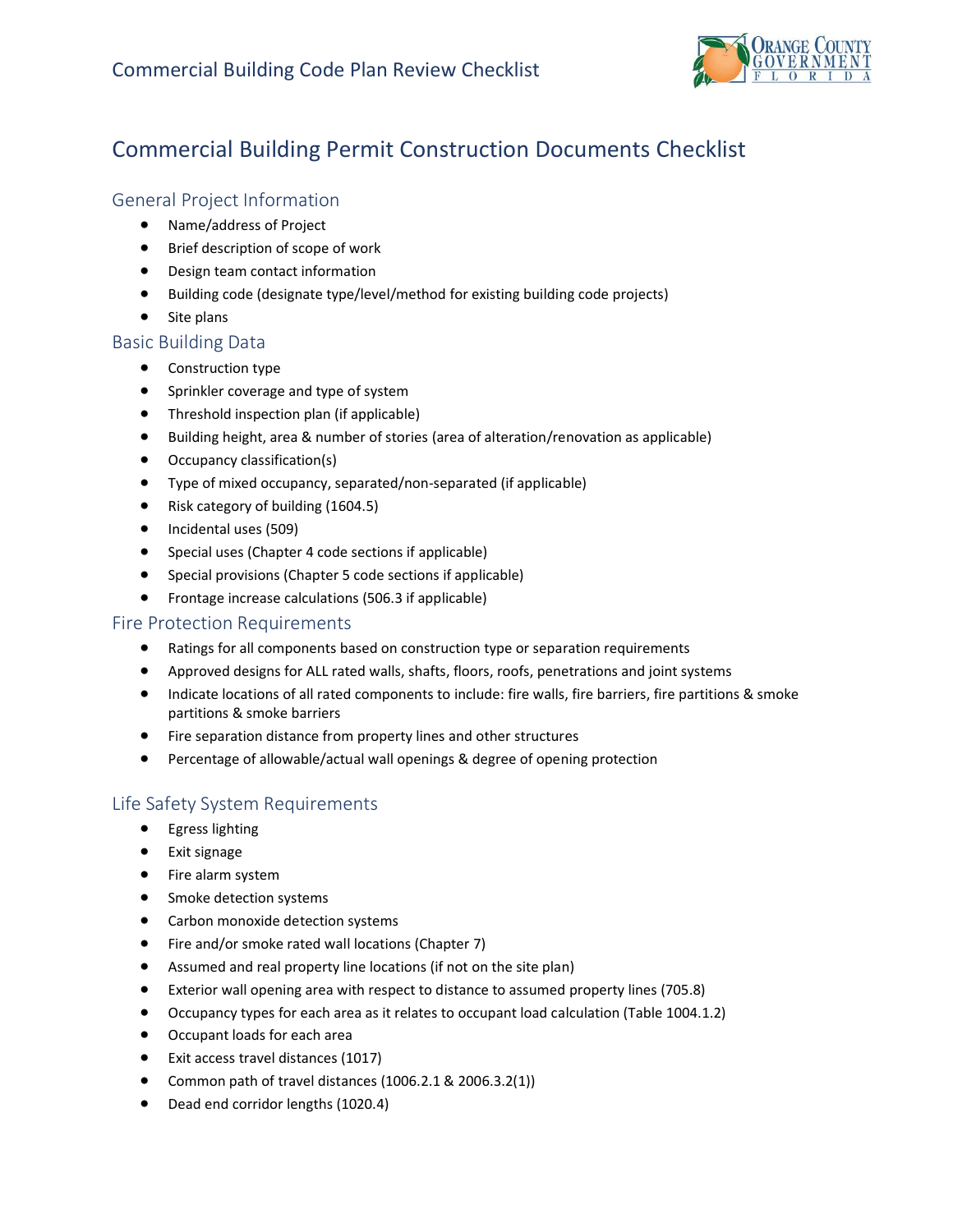

- Clear exit width for each exit door
- Maximum calculated occupant load capacity each exit door can accommodate based on egress width (1005.3)
- Actual occupant load for each exit door
- A separate schematic plan indicating where fire rated floor/ceiling and/or roof structure is provided for purposes of occupancy separation and supporting construction for a fire barrier/fire partition/smoke barrier
- Location of doors with panic hardware (1010.1.10)
- Location of doors with delayed egress locks and the amount of delay (1010.1.9.7)
- Location of doors with electromagnetic egress locks (1010.1.9.9
- Location of doors equipped with hold-open devices
- Location of emergency escape windows (1030)
- The square footage of each fire area (202, 707, 711)
- The square footage of each smoke compartment for Occupancy Classification I-2 (407.5)

\*Note any code exceptions or table notes that may have been utilized regarding the items above\*

### <span id="page-3-0"></span>Accessible Parking

- Number of regular spaces required/provided
- Number of accessible spaces provided, regular and van accessible (dimensions to be provided on site plan)

#### <span id="page-3-1"></span>Plumbing Fixture Requirements

• Provide required/provided fixture count for water closets, urinals, lavatories, showers/tubs & drinking fountains

## <span id="page-3-2"></span>Thermal Envelope Compliance Methodology

- Provide a depiction of the thermal envelope for all conditioned buildings or spaces.
- Designate method of compliance (energy code, ASHRAE, energy gauge summit, COMcheck)
- Indicate either prescriptive of performance method to be utilized
- Indicate if existing building envelope complies with code

#### <span id="page-3-3"></span>Structural Design

- Design loads to include: live loads (floor, roof and mezzanines), dead loads, wind loads
- Seismic design category
- Risk category (1604.5)
- Site classification
- Soil bearing capacity requirements

#### <span id="page-3-4"></span>Mechanical Design

- Thermal zone (winter dry bulb/summer dry bulb)
- Interior design conditions (winter dry bulb/summer dry bulb, relative humidity)
- Building heating load
- Building cooling load